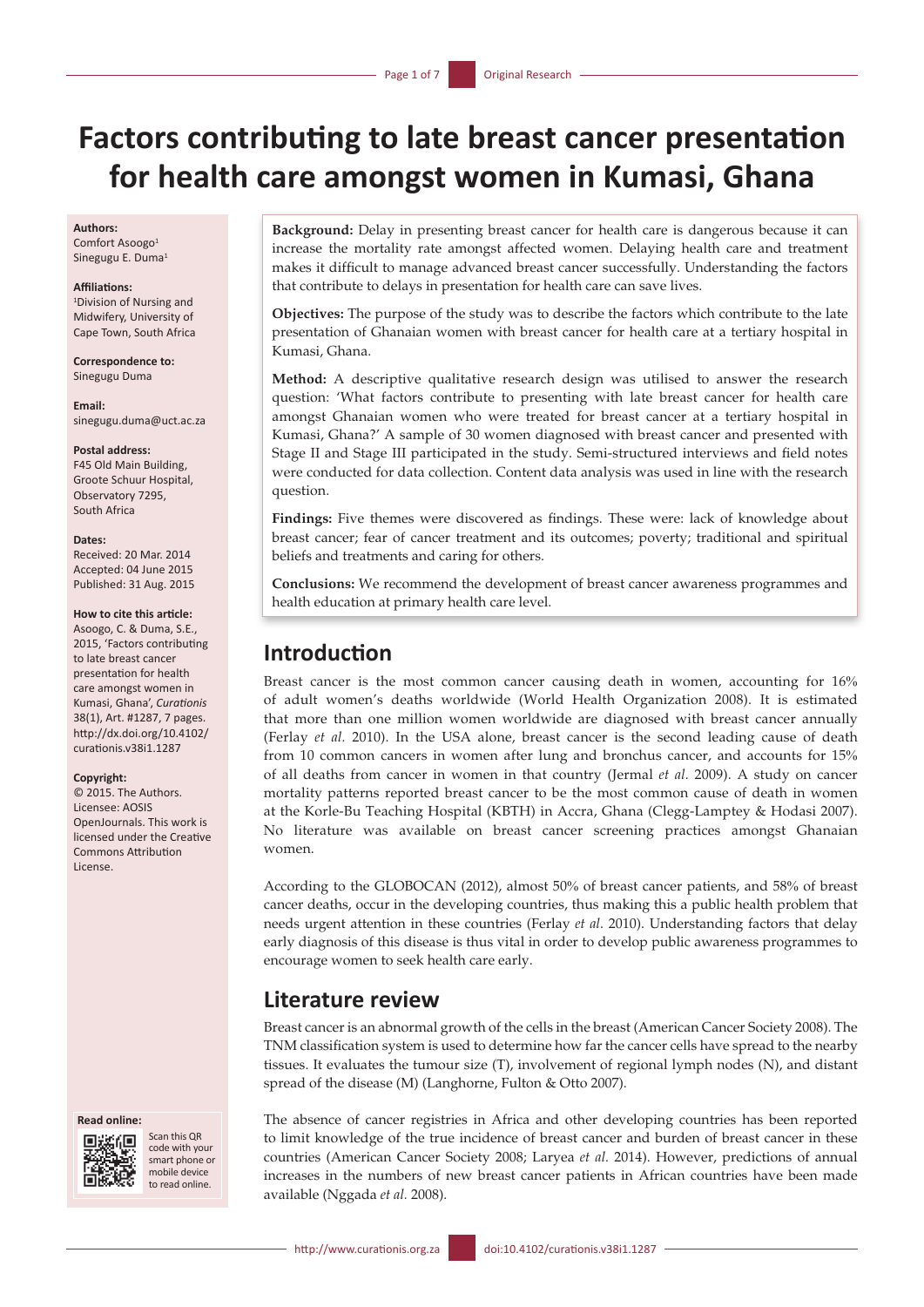Early diagnosis, increased access to mammographic screening, and access to effective drugs has been reported to improve mortality in developed countries such as the United States and Canada (Langhorne *et al.* 2007). The same cannot be said for developing countries where the breast cancer mortality remains high (WHO 2008) because of low screening and the absence of mammography for the early detection of breast cancer (Jermal *et al.* 2009). According to Harford (2011), although mammography is important in the early detection of breast cancer, it cannot detect all types of breast cancer. Therefore, public awareness about breast cancer, health education about self-breast examination, and seeking early health care remains the main strategies for the prevention of breast cancer.

Evidence shows that screening for breast cancer is influenced by the individual's socio-economic status. In Russia, women with high socio-economic status were reported to be seven times more likely to have mammograms than their poor counterparts. In Australia and Belgium, the women from low income communities were reported to be more likely to have mammograms than the wealthier women. Countries such as Portugal reported an overall low prevalence of screening (Jermal *et al*. 2009). The health professionals from both developed and under-developed countries need to understand what influences women to seek health care in their countries in order to develop specific prevention strategies for addressing breast cancer as a public health problem.

Literature highlights the importance of understanding the contributory factors to breast cancer for the development of prevention strategies of breast cancer as a public health problem. For instance, the Women's Health Initiative and Women's Intervention Nutrition studies in the USA helped in improving the understanding on the effects of dietary fat, obesity, and hormonal replacement therapy as contributory factors, and thus helped in increasing the effort of prevention and treatment of breast cancer to reduce the mortality in that country (National Cancer Institute 2005). Clegg-Lamptey and Hodasi (2007) reported that, despite various health educational programmes on breast cancer in Ghana, including the 'Reach for recovery' programme, Mammocare and health education on breast self-examination, at least 50% or more Ghanaian women with breast cancer still reported to hospital with an advanced stage of the disease. The same report highlights the need to investigate the factors that contribute to delay in seeking health care for breast cancer amongst Ghanaian women.

Increased risk of physical and psychological problems after diagnosis with breast cancer, generalised anxiety disorder, depression, difficulty in concentration, fatigue, negative thoughts, suicidal thoughts, uncertainty about treatment and fear about cancer recurrence and death have been reported amongst newly diagnosed breast cancer patients. These may also affect the entire family and could influence the delay in seeking health care for breast cancer (Al-Azri, Al-Awisi & Al-Moundhri 2009; Taleghani, Parsa & Nasarabadi 2006).

### **Problem statement**

One of the authors, a professional nurse in an oncology department at a tertiary hospital in Kumasi, observed that most of the women with breast cancer reported to the hospital with late stages of breast cancer. The causes for the delay in reporting for health care could not be easily determined from these patients or their relatives at the time of admission. Knowing that evidence from developed countries shows that, if detected early, breast cancer can be treated successfully (Langhorne *et al.* 2007), the authors undertook to investigate the factors that contribute to delay in seeking health care for breast cancer amongst Ghanaian women. Understanding the factors that contribute to delay in seeking health care amongst Ghanaian women was necessary to inform the development of strategies to promote women's early detection of breast cancer, and to encourage seeking health care on time.

### **Purpose the study**

The purpose of the study was to describe the factors which contribute to late presentation with breast cancer amongst Ghanaian women who were treated for breast cancer at a tertiary hospital in Kumasi, Ghana. The research question was 'What factors contribute to presenting with late breast cancer amongst Ghanaian women treated for breast cancer at a tertiary hospital in Kumasi, Ghana?'

#### **Research setting**

The study was conducted in a tertiary hospital, which is the second largest of the three tertiary hospitals in Ghana. The hospital is in Kumasi, the regional capital of the Ashanti Region in Ghana. The hospital has a 1000 bed capacity. Women make up 69.6% of cancer patients in Kumasi. Breast cancer, at 33.9% is the most common of all the cancers in the region, followed by cervical cancer at 29.4%, ovarian cancer at 11.3% and endometrial cancer at 4.5% (Kumasi Cancer Registry 2014). The latest development in the establishment of the cancer registry in Kumasi has made it possible to plan for services for the prevention and treatment of the common cancers in Kumasi (Laryea *et al.* 2012). The oncology unit of the hospital specialises in the provision of comprehensive cancer care for patients through haematology, medical and radiation oncology services. In 2008 (a year prior to the study), 8584 consultations were recorded at the outpatient outlet of the oncology unit (Komfo Anokye Teaching Hospital website).

# **Research method and design**

A descriptive qualitative research design was used because it is a holistic approach that is useful in exploring the behaviour, perspectives, feelings and experiences of people (Holloway & Wheeler 2002). The design was deemed appropriate to allow women with breast cancer to share their life stories and reasons for late reporting of breast cancer for health care.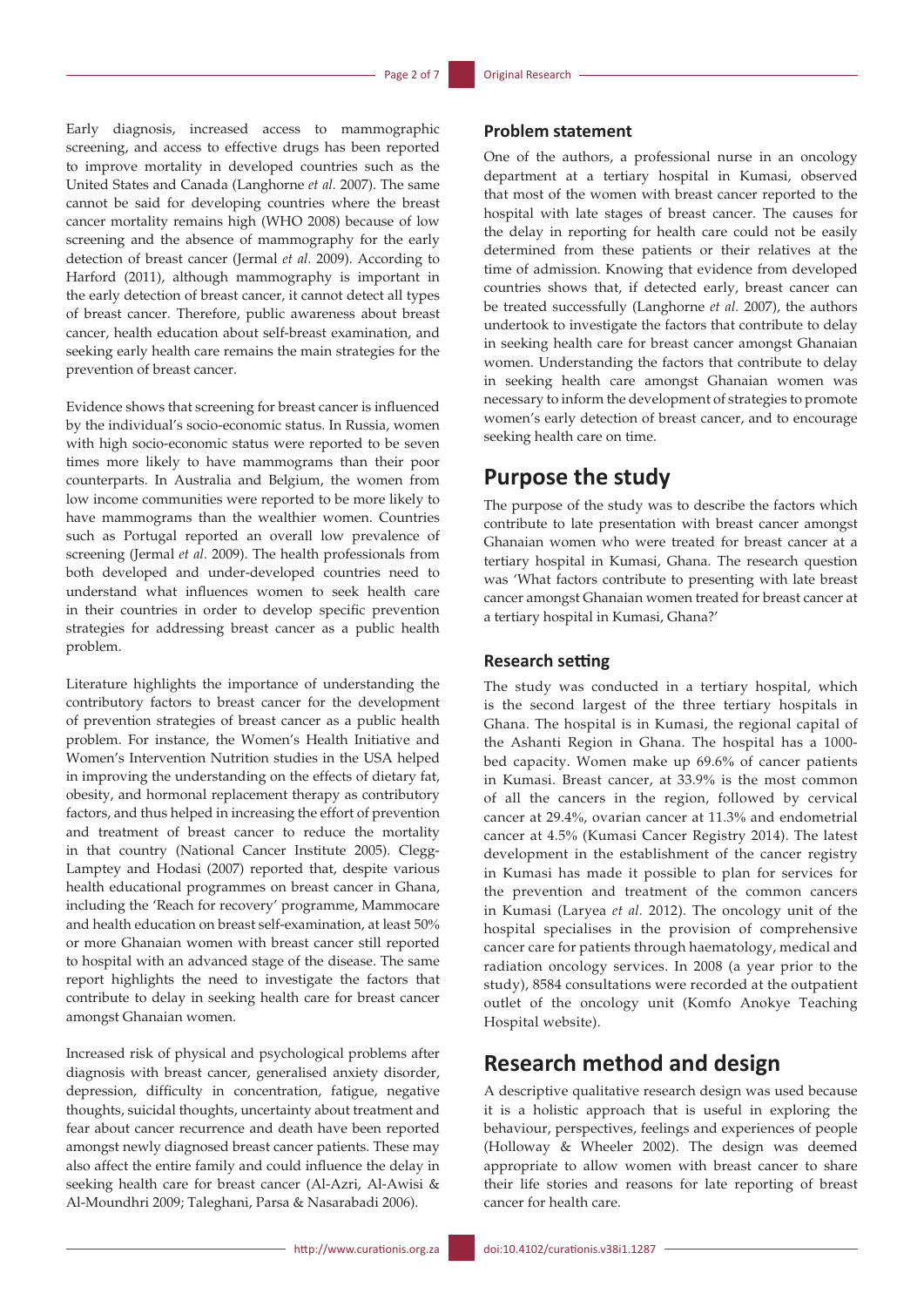### **Study population and sampling**

The population was all women with breast cancer, who presented to the tertiary hospital and were diagnosed with stage II and III of breast cancer. Convenience sampling was used to recruit women who were in the oncology department of the tertiary hospital and had presented, for the first time, at the clinic with breast cancer at stage II or later stages and had not been started on chemotherapy. This was the only inclusion criteria for the study.

The professional nurse in charge of the oncology department assisted the researcher to approach the patients for recruitment purposes. This mediated access ensured smooth recruitment of participants. A sample of 30 participants was recruited to obtain the wide range of views about the factors that contributed to delay in seeking health care for breast cancer.

#### **Pilot study**

A pilot study was conducted to ensure that the interview questions were easily understood by participants and yielded appropriate data. Data from the pilot were included in the main data analysis because the participants shared similar characteristics with those in the main study. This is permitted in some qualitative research where there is no possibility for data contamination (Duma, Khanyile & Daniels 2009).

#### **Data collection process**

Data collection was conducted between October and December 2009 using the semi-structured interview guide and probing questions in Twi, which is the common local language. The three main questions that guided the interviews were:

- 1. When did you first notice that there was something wrong with your breast?
- 2. What did you do to manage the abnormality in your breast?
- 3. Were there any factors which prevented you from seeking health care when you first discovered the abnormalities in your breast; if so, what were these factors?

The interviews were digitally recorded. Field notes were taken during the interview to capture relevant observations made during the interview session. The interviews were transcribed within 24 hours of the interviews.

The transcription was done in the participants' language and later translated into English by the researcher, who is fluent in both Twi and English languages, and understood the common verbal and non-verbal communication in the community. A qualified and experienced Twi-English translator, who is from the same community as the participants, was appointed to check through both transcribed interviews for accuracy and possible loss of meaning. The translator identified minor English discrepancies between Twi and English direct

translations. These were discussed with the researcher and corrected before data analysis was conducted.

Each transcribed interview was stored as a Microsoft Word document on the hard drive and backup flash drive according to the order and date in which the participants were interviewed.

### **Data analysis**

Content data analysis was conducted (Polit & Beck 2012). This included reading and re-reading each transcript to acquire a sense of the overall data and words, or statements that made sense in answering the research question. The transcripts were then read in totality to gain an overall impression of the data. Thereafter, transcripts were read again to highlight important statements that were related to the research question or seemed to be of interest. Different colour pens were used to mark the identified words or statements made by each participant. These different colours were used to assist the researcher to identify, organise, retrieve and analyse data. The colour codes were given meanings to ensure that the statements with similar meanings were clustered together. The statements were then grouped into clusters of meanings. Each cluster was coded as a theme cluster. Clusters with similar meanings were further analysed for meaning until the main themes emerged from the clusters. During the process of data analysis the researcher worked with the senior researcher (the corresponding author) to ensure credibility of the interpretation of themes and supportive raw data. Five themes emerged from the data. Later, the participants were contacted with the list of themes for member checking. These were explained in the Twi language as 'groups of information' that came from their participation in the research. Only 25 participants were reached for member checking. They all confirmed the themes as part of the information they had shared during the interviews.

### **Findings**

The sample was comprised of 30 women who had breast cancer and attended the oncology department for follow-up visits following initial diagnosis. Their ages ranged between 25 and 67 years, with the majority (60%) being 40 years old and above. The youngest participant, aged 25 years, was in her final year at the university and financially supported by her parents. Twenty-three participants were Christians and seven were of the Moslem faith. Only two participants were illiterate and had never been to school. Seven participants had primary level education, 16 obtained secondary and 5 women had obtained tertiary level education. Most of the participants were either unemployed or self-employed with only six participants who were unemployed and financially dependent on husbands or other family members. Eighteen participants sold vegetables at the market place to support themselves and their families. Of those who reported to be employed, two were employed as school teachers, one was employed as a secretary in a local industry, one was employed as a shop assistant and one was employed as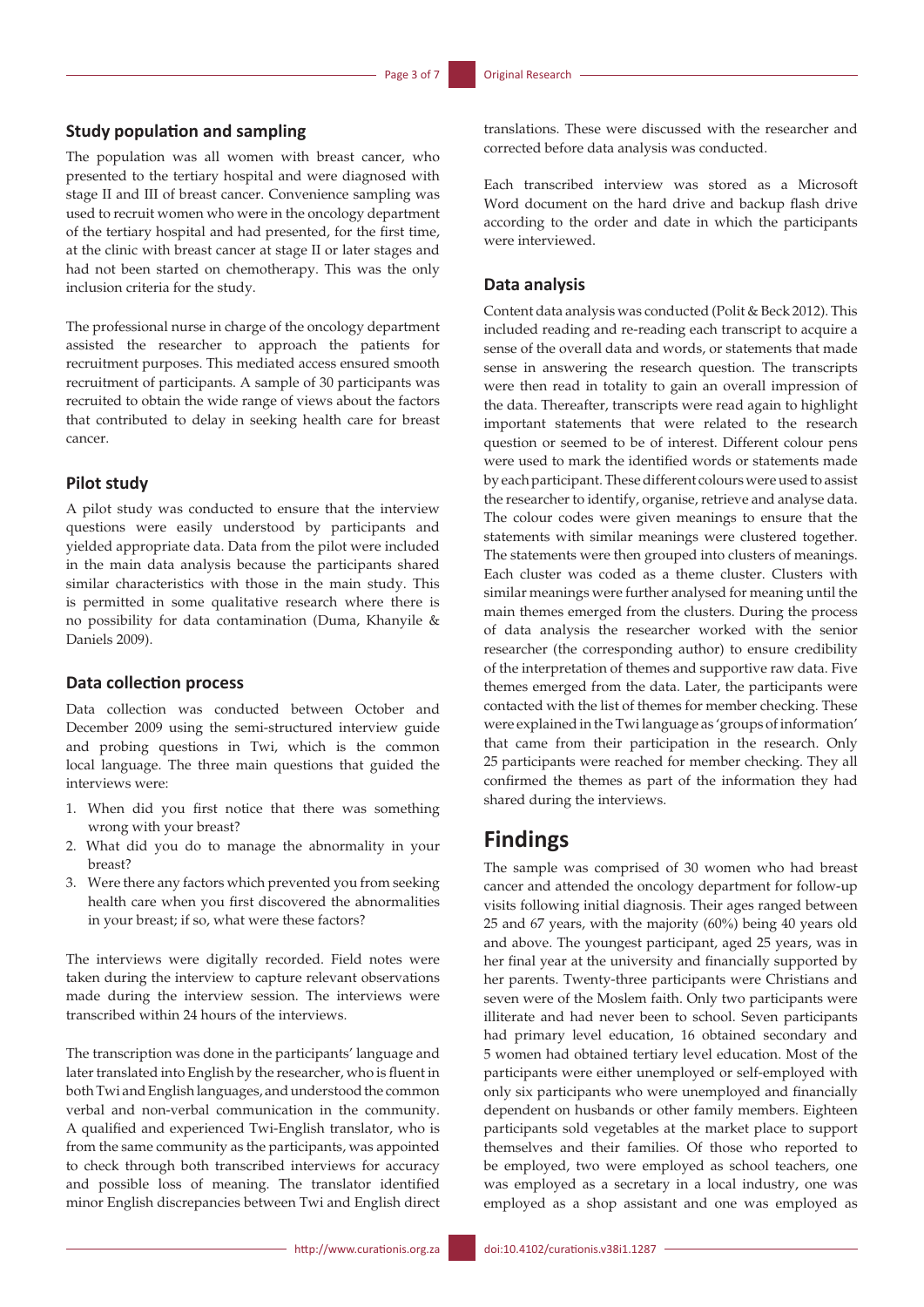a waitress at a restaurant. This data reflects the social and economic situation of people in Kumasi Metropolis.

The main findings of the study are described as the five themes that emerged from content data analysis. The extracts and quotes are used to support the development of the themes.

### **Lack of knowledge about breast cancer**

The theme, lack of knowledge about breast cancer, was attributed to the recognition of abnormalities in the breast as normal female developmental stages such as menopause, breast feeding and having not breast fed; painless symptoms and having never seen anyone with such symptoms in the community before.

One participant associated the early symptoms of breast cancer with breast-feeding:

'I thought it was normal. All women always have it like that and then when the baby sucks, then it goes away. So I thought it would go away too.' (P1)

Another participant highlighted this as follows:

'I thought it was menopause because my friend told me that you can experience many things when that time comes. I really thought that I have reached that age.' (P3)

Another participant highlighted lack of knowledge about the symptoms of breast cancer as follows:

'I first felt a lump in my breast, very hard like a stone and big but it was not painful so I ignored it. I never took it seriously at the time. It became very heavy, but there was still no pain as such, just hardness and heaviness. Then later I came to the breast clinic.' (P7)

The following extract from one participant highlights lack of knowledge about breast cancer symptoms:

'This type of disease is very dangerous it does not cause pain. For some time I could not even feel the lump again so I thought it had gone. Meanwhile it was there, eating me up. For a long time there was no pain. Then it started all of a sudden again and this time I knew that I had to go to the doctor.' (P2)

Having never seen anyone with breast cancer was also identified as lack of knowledge about breast cancer, as indicated in the following extracts of data:

'I have never heard of that disease in all my life, no one has this in my village or family … I wish someone told me about it.' (P21)

'Hey, I have never seen someone with this disease before in my home. How would I have known that it was a bad disease, cancer? I just thought it would go away.' (P27)

A young participant demonstrated her lack of knowledge about breast cancer as follows:

'Hmm! I still cannot believe that it is breast cancer, it is only God who knows better. At my age [*25 years old*], how could it be … but then that is what I was told here, so now I must accept it as cancer.' (P11)

### **Fear of cancer treatment and its outcomes**

The expressions of fear of surgical procedures were found in the participants' use of words or phrases, such as 'chopping my breast off', 'cutting me up', and 'amputating me'. These words were interpreted as real fear of treatment and its outcome and were considered to be real contributions to the delay in seeking health care.

The following extract from data shows this fear:

'I was told that if I take it to the hospital the doctor will definitely chop it off and let me die. So I thought I could delay that a bit … who wants to die?' (P18)

Another statement demonstrating fear of surgery was the following:

'I could not let myself come for that. I know someone who died after she was cut open when she gave birth. They say she bled until there was no blood inside her. I could not do that to myself … I stayed for another year or so with this thing oozing.' (P23)

The fear of the effects of chemotherapy was also demonstrated in the data as follows:

'I was told that cancer medicine kills everything – good and bad inside you. I decided to keep living and not kill myself with those dangerous medicines.' (P1)

Fear of the outcome of breast cancer treatment as a reason to delay reporting was also expressed in the following extract:

'I was so worried about what will happen to me if the doctors found this to be cancer. I do not even have a child yet. What if they want to remove all my breasts, will I ever be a woman again? So I just kept this thing to myself and prayed to fall pregnant first so I could breastfeed my baby.' (P9)

### **Poverty**

Lack of money was an issue, especially for those coming from afar and who were referred to the tertiary hospital, as demonstrated in the quotes below:

'Last year, the doctor at the district asked me to come to Gee, but I did not have enough money to come then I was also told that the national health insurance does not cover all the medicines for this.' (P15)

'I did not have enough money to come until now. I tried to save some money from last harvesting and selling stuff so that I could come only now.' (P11)

The following extract also showed the lack of money as a reason for delaying reporting for health care:

'I started saving some money from sales at the market place so I could come to the hospital. You know it is hard for everybody these days, so you cannot ask for help anywhere.' (P18)

The following expression also described a participants' lack of money or poverty:

'I did not have money last summer. My husband is very old to work. The little money that we had was all used for herbal medicine because they do not cost very much.' (P27)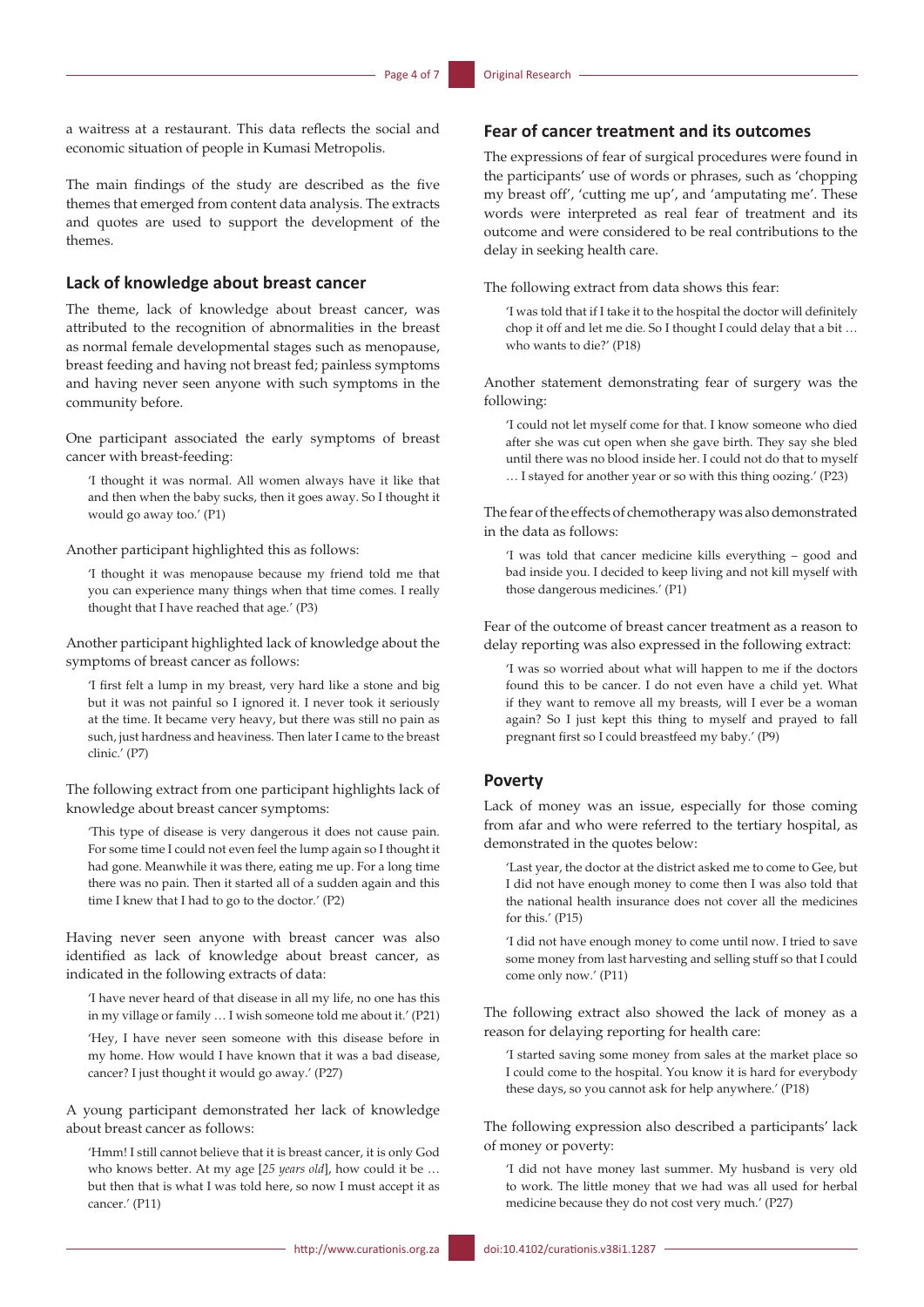### **Traditional and spiritual beliefs and treatments**

Traditional and spiritual beliefs and their related treatments featured prominently in data as factors that contributed to the delay in presenting for health care. These were clustered as any form of belief and treatment that differed from Western medical interventions for breast cancer as demonstrated in the following extracts:

'My mother also had breast cancer and the doctor cut off both her breasts. She died some years ago. We did not want the same thing to happen to me. So we thought this time it could be helped with the traditional ways. We contacted a traditional healer and prayed to the ancestors for traditional medicines to work.' (P19).

'I thought the herbs from the traditional healer could help me. Later when I noticed there was no improvement and I had severe and continuous pain in my breast I decided enough was enough and came here.' (P26)

One other extract demonstrated spiritual beliefs as a contribution to delaying seeking health care:

'I went to the prayer camp for almost the whole year but I did not see any changes. I went around prayer camps, hoping for spiritual healing. Other people get healed from these prayers camps. I thought I could too. Finally I lost faith and reported at the District hospital and they referred me here.' (P13)

Another participant responded on traditional medicines as follows:

'Last year, my son took me to the traditional doctor, but he did not help. He then brought me to hospital at the district and the doctor said they would have to cut off my breast but I refused. We returned home to continue with the herbal medicines from the traditional doctor. My son left for work [*he works in Accra*]. When he came home again and saw that there was no improvement, he brought me here as the sore was not healing.' (P1)

### **Caring for others**

The participants had to look after the needs of others whilst neglecting their own health needs as demonstrated by the extracts below:

'I could not leave the children alone and come this far. At least now my daughter has someone to stay with them and she brought me here.' (P14)

Another participant expressed this as follows:

'I had to take care of my husband. He has stroke. My daughterin-law helps, but she also has her own children. Because this was not very painful, I had to look after him. I see that I should have come earlier.' (P19)

'If you are a mother and your children need you, it's not easy to pack and leave them. My son was writing exams. I needed to make sure that he was well taken care of so that even if I die, he would have passed his school exams. Then he can look after himself.' (P6)

The findings demonstrate the different factors that contributed to the delay amongst women in reporting for health care. Understanding these factors is useful for the development of public awareness and health education

programmes, including self-examination of the breast and reporting any abnormalities discovered on the breasts for immediate health care.

# **Ethical considerations**

The study met all of the Helsinki Declaration requirements (World Medical Association 2013). The ethical approval was received from the university ethics committee (REC REF. 467/2009). The permission to conduct the study was also received from KATH/Ministry of Health and the head of department of the oncology directorate.

Informed consent for voluntary participation and withdrawal from the study and permission to use a digital recorder to record the interviews was obtained from the participants. Data management procedures were applied to safeguard the privacy and confidentiality of the participants' data as proposed by Leedy and Ormrod (2005). Debriefing sessions for participants who showed emotional distress were arranged with the local hospital psychologist, but no participant needed referral to the psychologist.

#### **Trustworthiness**

Trustworthiness was ensured by verification through member checking, which was conducted with 25 of the 30 participants who could be reached in March 2010. Member checking means returning to the research participants with the findings or themes to verify whether the findings match with the description of their views (Polit & Beck 2012). All participants who were contacted confirmed that the themes presented to them by the researcher were a reflection of their views. An audit trail was kept for anyone wanting to verify the findings or wanting to repeat the study in another setting.

# **Discussions**

The findings revealed that considerable time for the participants had elapsed between identifying abnormalities in the breast and reporting to the hospital. The authors identified five main themes or factors that contributed to the delay in seeking health care for breast cancer. Delays in reporting for health care were reported in other developing countries where at least 75% of women with breast cancer were, for the first time, diagnosed in the clinical stages III and IV of the disease (Clegg-Lamptey & Hodasi 2007; Tjemsland & Soreide 2004).

The lack of knowledge about breast cancer as a factor contributing to late presentation for health care is of great concern because it indicates that the breast cancer awareness campaigns are either not working or are not reaching the target population, such as women in the rural areas. Clegg-Lamptey and Hodasi (2007) found that about 50% or more Ghanaians with breast cancer still reported to the hospital with an advanced stage of the disease. This situation occurred despite various health education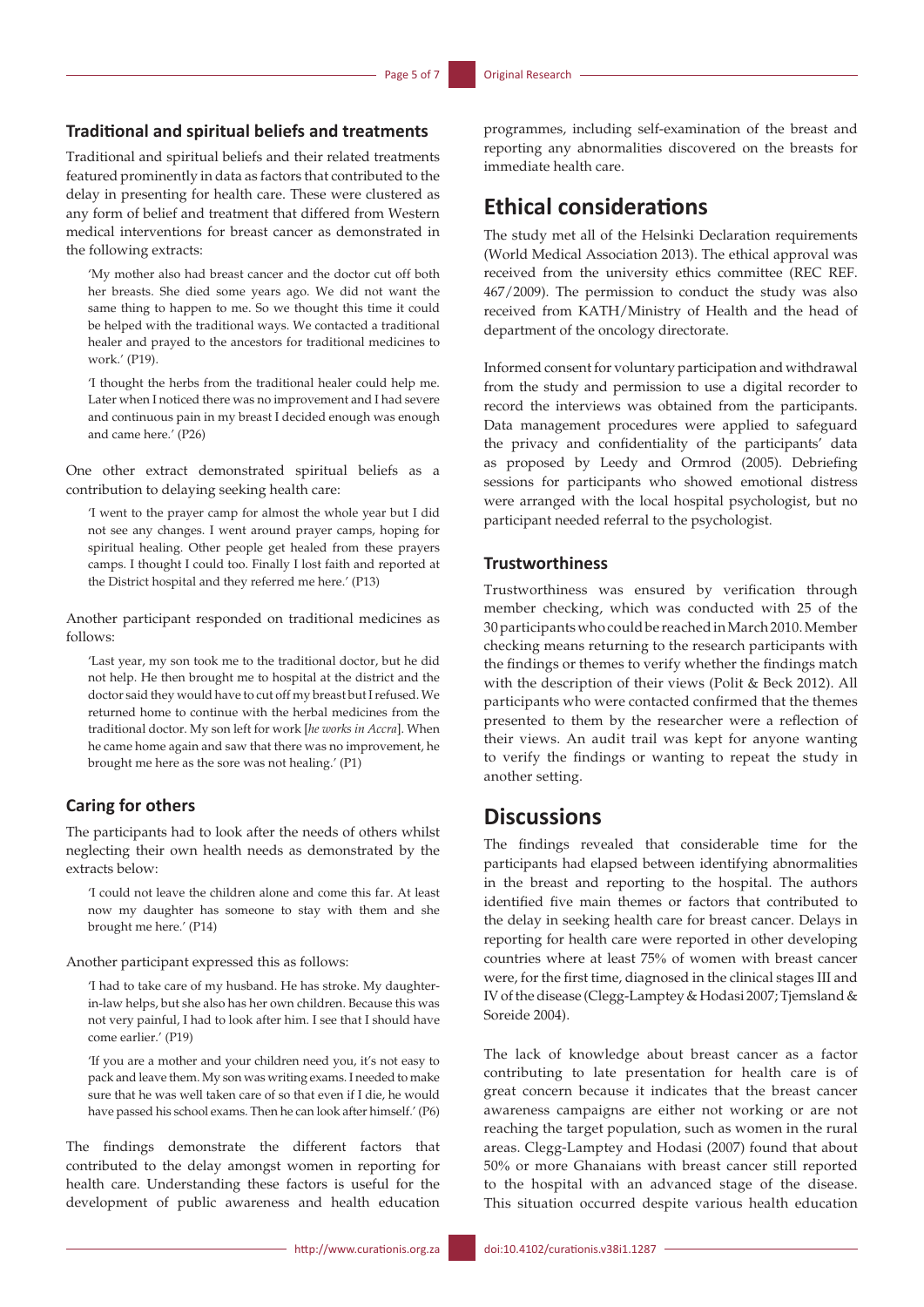programmes on breast cancer in Ghana, including the 'Reach for Recovery' programme, Mammocare and health education on breast self-examination. Tjemsland and Soreide (2004) also reported that, despite all the efforts to combat breast cancer, the recent public concern about the disease and its destructive consequences on women in their reproductive years is rising. The level of awareness about the disease remains low with low survival rates in some communities.

The findings reveal that only the surgical treatment of breast cancer is known and feared by the Ghanaian women. This fear is a major factor that contributes to the delay in reporting for health care for breast cancer. The health professionals have a responsibility to teach the public about the different types of treatment for breast cancer, including the use of chemotherapy, which is an effective treatment for breast cancer (Kuo *et al.* 2008). Similar findings regarding the fear of death as a result of surgical treatment of breast cancer have been acknowledged in literature (De Groot *et al.* 2005). Such fears are as a result of hearsay and need to be corrected. The public should be informed that deaths related to breast cancer are attributed to the advanced stages of the disease and reporting that is too late for medical care, when little can be done to save the patients' lives.

Poverty and financial difficulties, such as unemployment, has been reported as an issue for the delay in seeking general health care in both developed and developing countries (Anyanwu 2008; Arndt *et al.* 2002; Montazeri *et al.* 2003). Poverty is therefore a major factor that contributes to the delay in seeking health care for breast cancer in Ghana, because the country remains largely poor, although there have been some improvements since the 1990s (Coulombe & Wodon 2007). Other indicators of poverty, such as the long distance travelled by participants to the referral hospital and related transport fees, are other factors that contribute to the delay in reporting for health care for breast cancer. Similar conclusions have been made by Anyanwu (2008) as common factors that contribute to late presentation for health care in the developing countries. Castro-Leal *et al*. (2001) also found that some poor households face long distances and high costs to access health care centres and that these may lead to delays in seeking health care. Similar conclusions could be made from the findings of this study.

Caring for others, such as an ill spouse or children and grandchildren, were also identified by Ghanaian women as factors that contribute to delay in seeking health care. Other studies (Arndt *et al*. 2002; Burgess *et al*. 2006) have shown that women living in large households were reported to be at high risk when presenting with a late stage of breast cancer. Women who cared for large families with children were particularly at risk. Awareness campaigns to inform women that neglecting their personal health whilst caring for others is dangerous for both themselves and their loved ones. There is a risk that they could die and not be able to care for their families.

Traditional and spiritual beliefs and related treatments featured strongly in the findings as the factors that contributed to the delay in seeking health care for breast cancer in Ghana. Traditional and spiritual beliefs and related treatments are entrenched in the Ghanaian culture, where at least 70% of the population is reported to be exclusively dependent on traditional medicine for their health care (World Health Organization 2001). The *Ghana Traditional Medicine Act*, 575 of 2000 regulates the sale, use and practice of traditional medicine by registered traditional medicine practitioners. The country's earlier declarations, including the Dental Decree and the Nurses and Midwives Decree of 1972 both allowed the use and practice of traditional medicines in Ghana, provided that there were no life-endangering procedures used (WHO 2001). Similar findings have been reported in the African countries (Al-Azri, Al-Awisi, Al-Moundhri 2009; Anyanwu 2008). We argue that the use of traditional medicines per se is not a bad idea, but traditional healers should be encouraged to work closely with other health professionals and refer the patients when there is no improvement noted within a reasonable time. The patients also have a responsibility to ensure that they do not waste time following different spiritual healers or traditional healers before considering reporting to the hospital for health care.

# **Limitations**

The qualitative nature of the study and the fact that the study was conducted in one hospital setting are limitations in that the findings are not generalisable. The use of these findings for generalisation purposes should be handled with caution as this was not a community-based study.

# **Recommendations**

Public awareness programmes about breast cancer, including early detection through personal breast examination, seeking health care early and dispelling all myths about breast changes as normal physical development should reach all communities, including rural communities. Capacity development on early detection, timely management or referral procedures should be provided to all health professionals at primary health care institutions. Research on women who present early for health care should be conducted to develop best practice models for early detection of breast cancer.

### **Conclusion**

The causes for delay in reporting for health care for breast cancer are varied, but they all hinge on the women's lack knowledge about breast cancer and not recognising the seriousness of the disease. The five themes are by no means conclusive of all the factors that contribute to the late presentation for breast cancer management amongst Ghanaian women. Nonetheless, they provide a good starting point for health professionals to identify areas to focus the awareness campaigns and health education programmes.